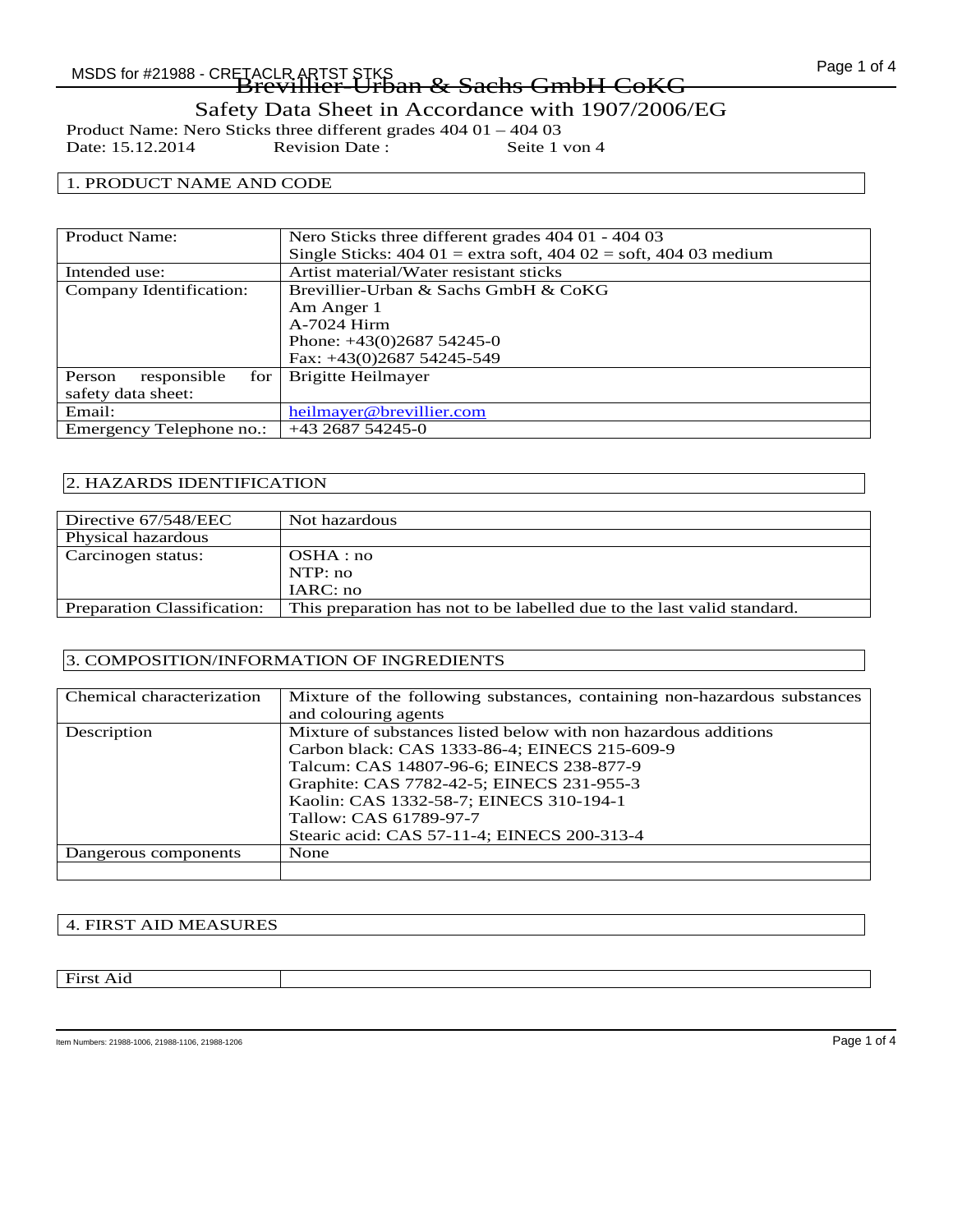# Page 2 of 4 MSDS for #21988 - CRETACLR ARTST STKS Brevillier-Urban & Sachs GmbH CoKG

## Safety Data Sheet in Accordance with 1907/2006/EG

|                  | Product Name: Nero Sticks three different grades $40401 - 40403$ |               |
|------------------|------------------------------------------------------------------|---------------|
| Date: 15.12.2014 | Revision Date:                                                   | Seite 2 von 4 |

| <b>Skin Contact</b> | Remove any contaminated clothing. Wash with soap & flowing<br>water for 15 minutes. If irritation occurs consult a physician. |
|---------------------|-------------------------------------------------------------------------------------------------------------------------------|
| <b>Eye Contact</b>  | Irrigate with a suitable eye solution or water for ten minutes –<br>obtain medical attention.                                 |
| Inhalation          |                                                                                                                               |
| Ingestion           | Give plenty to drink if ingestion is suspected. DO NOT induce<br>vomiting and consult a physician.                            |

## 5. FIRE-FIGHTING MEASURES

| Hazard                     | Explosive Limits: none                                                   |
|----------------------------|--------------------------------------------------------------------------|
| <b>Extinguishing Media</b> | Alcohol resistance foam, water spray or fog. Dry chemical powder, carbon |
|                            | dioxide, sand or earth may be used for small fires only.                 |
| Media to avoid             |                                                                          |
| Hazardous                  | Carbon Monoxide (co) can from with incomplete combustion.                |
| Combustion                 | Some Oxides of Nitrogen (NOx) and Sulphur (SOx) could be formed.         |
| <b>Products</b>            | Complete combustion will yield primarily Carbon Dioxide (CO2) and        |
|                            | Water.                                                                   |
| Protective                 | Fire fighters should wear proper protective equipment and selfcontained  |
| Equipment                  | breathing apparatus with full face-piece                                 |
| Additional                 | Move exposed containers from fire area if it can be done without risk.   |
| Information                | Use water to keep fire-exposed containers cool.                          |

### 6. ACCIDENTAL RELEASE MEASURES

| Personal      | Avoid contact with skin and eyes.                                                      |
|---------------|----------------------------------------------------------------------------------------|
| Precautions   |                                                                                        |
| Environmental | Prevent contamination of soil and water.                                               |
| Precautions   | Refer to Sections 8.0 and 13.0 for additional information on Exposure and<br>Disposal. |
|               |                                                                                        |

### 7. HANDLING AND STORAGE

| Handling | Avoid contact with eyes, skin and clothing, avoid in gestion and inhalation. |
|----------|------------------------------------------------------------------------------|
| Storage  | Keep away from direct sunlight and other sources of heat. Keep away          |
|          | from oxidizing agents. Do not smoke in storage areas.                        |
| Product  | Do not empty into drains.                                                    |
|          | Store at 25° C under dry conditions.                                         |

### 8. EXPOSURE CONTROLS/PERSONAL PROTECTION

| Limit<br>Values<br>Exposure          | . .<br>available<br>Not |
|--------------------------------------|-------------------------|
| control<br>$H \star$<br>posure<br>EХ | . .<br>available<br>NOt |

Item Numbers: 21988-1006, 21988-1106, 21988-1206 Page 2 of 4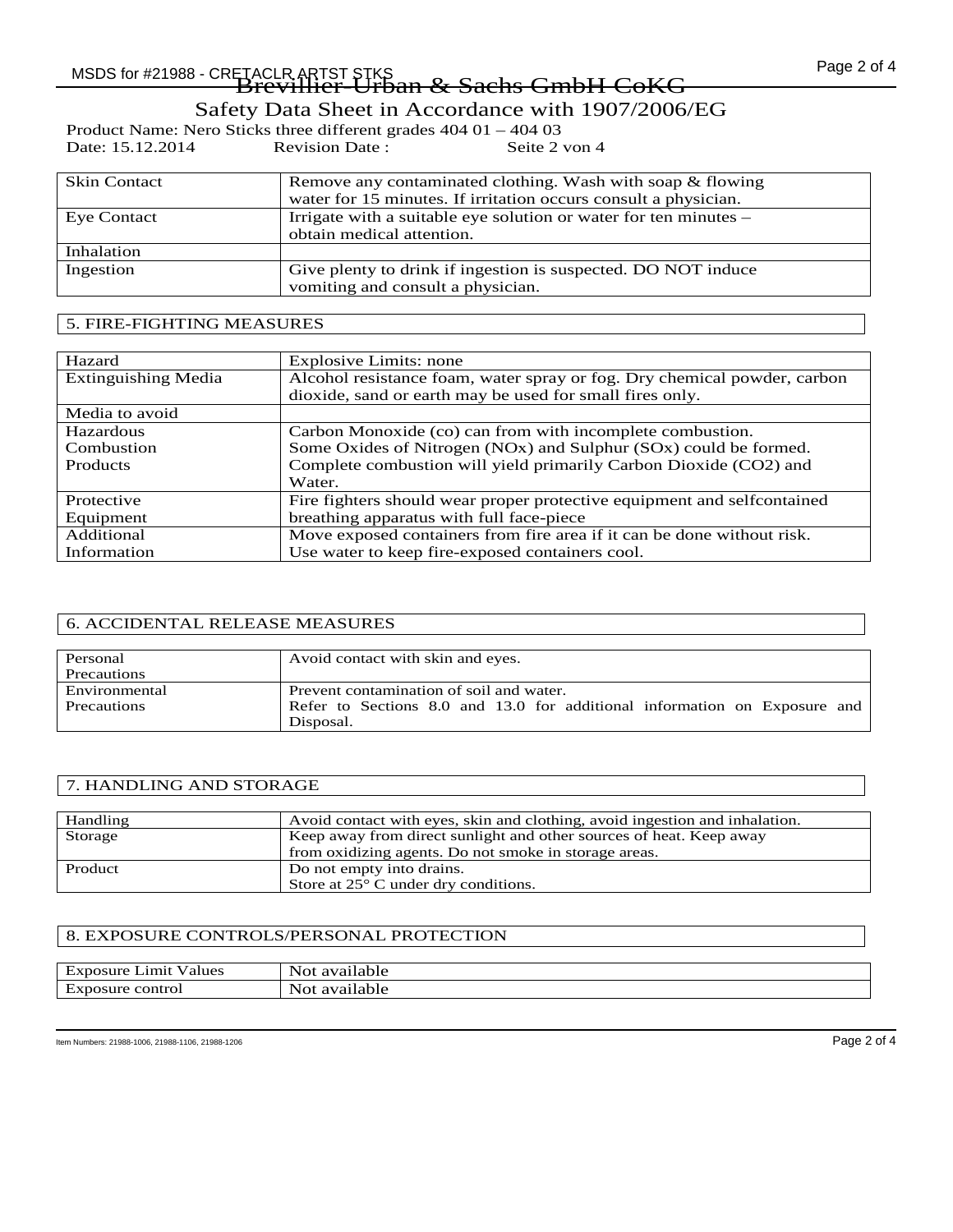## Page 3 of 4 MSDS for #21988 - CRETACLR ARTST STKS Brevillier-Urban & Sachs GmbH CoKG

Safety Data Sheet in Accordance with 1907/2006/EG

Product Name: Nero Sticks three different grades 404 01 – 404 03<br>Date: 15.12.2014 Revision Date: Seite 3 von 4 Date: 15.12.2014

| Personal Protection           |                                               |
|-------------------------------|-----------------------------------------------|
| <b>Hand Protection</b>        |                                               |
| Eye Protection                |                                               |
| <b>Skin Protection</b>        |                                               |
| Additional                    | Do not permit smoking whilst product is used. |
| <b>Environmental Exposure</b> | See Section 12 for detailed information       |

### 9. PHYSIKAL AND CHEMICAL PROPERTIES

| <b>Odour Ethereal Appearance</b> | Solid                                        |
|----------------------------------|----------------------------------------------|
| Colour                           | <b>Black</b>                                 |
| Ph Value                         | Not applicable                               |
| <b>Boiling Point /Range</b>      | Not applicable                               |
| <b>Flash Point</b>               | Not applicable                               |
| Auto-ignition                    |                                              |
| <b>Explosive Properties</b>      | This preparation is not considered explosive |
| <b>Explosive Limits:</b>         | Not applicable                               |
| Vapour Pressure                  | None                                         |
| <b>Relative Density</b>          |                                              |
| Solubility                       | Not dispersible                              |
| Viscosity                        | Not applicable                               |
| Water Solubility                 | Not dispersible                              |

### 10. STABILITY AND REACTIVITY

| Conditions to Avoid     | Considered a Stable Product.                                                                                     |
|-------------------------|------------------------------------------------------------------------------------------------------------------|
| Materials to Avoid      | Can also react with acid chlorides, acid anhydrides.                                                             |
| Hazardous Decomposition | May give of irritant / toxic fumes if involved in a fire. Primarily forms oxides of<br>carbon during combustion. |

### 11. TOXIOLOGICAL INFORMATION

| <b>Acute Effects</b>        | Eyes may cause Lacrimation, Redness, Pain, Blurred Vision                                         |
|-----------------------------|---------------------------------------------------------------------------------------------------|
|                             | Ingestion may cause abdominal Pain, Sore Throat, Drowsiness, Headache                             |
| <b>Target Organ Effects</b> | Sensitisation Allergic skin reaction / dermatitis could occur with misuse of this<br>preparation. |

### 12. ECOLOGICAL INFORMATION

| Ecotoxicity                   | Not applicable |
|-------------------------------|----------------|
| Mobility                      | Not applicable |
| Persistence and Degradability | Biodegradable  |
| Bio accumulative potential    | Not applicable |
| Other Adverse effects         | Not applicable |